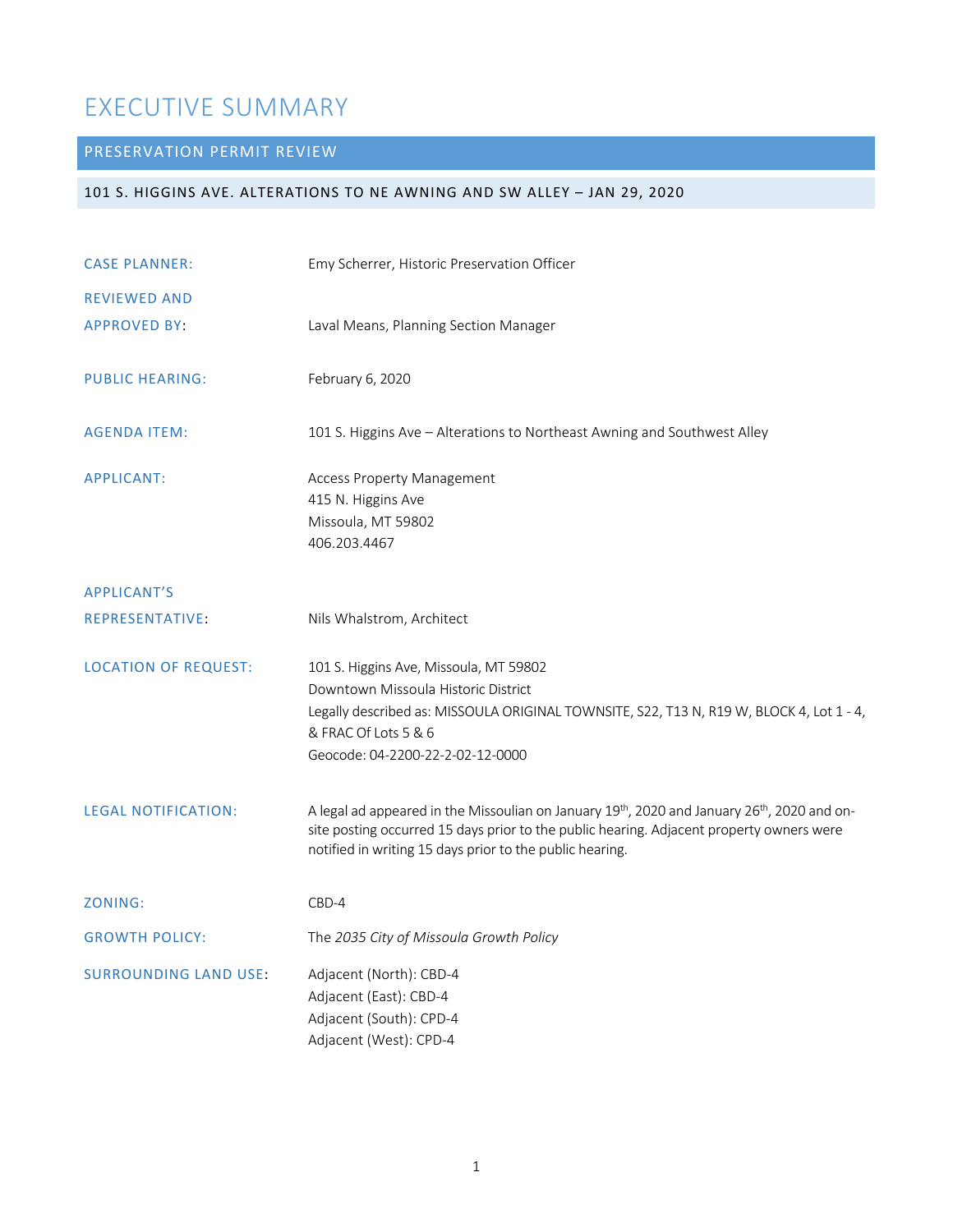# PRESERVATION PERMIT REVIEW

# 101 S. HIGGINS AVE. ALTERATIONS TO NE AWNING AND SW ALLEY – JAN 29, 2020

Access Property Management 415 N. Higgins Ave Missoula, MT 59802

# STAFF DETERMINATION

# APPROVE the application with conditions

#### I. RECOMMENDED ACTION

THAT the Historic Preservation Permit (HPP) for Alterations to Northeast Awning and Southwest Alley project be APPROVED with conditions by the Missoula Historic Preservation Commission, based on the findings of fact in the staff report, and pending the fifteen-day review period per section 20.85.085.

#### II. INTRODUCTION

An application for an HPP was received by the City of Missoula on January 15<sup>th</sup>, 2020, for proposed exterior alterations to the building located at 101 S. Higgins Ave. The Historic Preservation Commission (HPC) reviewed this application and approved it on 12/7/2017, to expire two years from that date. That HPP has now expired, and the applicant did not make the approved alterations before expiration. Renewal of the HPP does require a formal process of review as outlined in 20.85.085 – Historic Preservation Permit (HPP), in order to approve the permit for another two years. Proposed alterations have not changed since the HPP was initially approved.

Alterations include removing the wraparound awning located on the north and east elevations, restoring the infilled transom windows located above the awning, and alterations to the south elevation of the alley portion of the building. Alley alterations on the lower level of the south facing elevation include the removal of two non-original windows and replacement of a rolling overhead door with glass lites, replacing the non-original door to the rear entrance, and the installation of a side window next to that entrance, to allow for additional light and accessibility. A wood deck is proposed which will span the length of the Hammond Annex (not included in the National Register listing), and will abut a portion of the main level on the south elevation of the Hammond Arcade. Alterations for the main level of the south elevation of the Hammond Arcade include the conversion of one window opening into an entry to provide deck access.

Alterations, by ordinance, must be in accordance with *The Secretary of the Interior's Standards for Rehabilitation of Historic Properties*. The building located at 101 S. Higgins Ave is within the Missoula Downtown Historic District, is individually listed in the National Register of Historic Places, and is subject to the Missoula historic preservation ordinance requirements of Title 20 of the Missoula Municipal Code.

The building currently houses office and retail space. The applicant requests approval of the HPP in order to restore and modify certain elements of the exterior on the north, east and south elevationsto better accommodate the continued use of retail and office space, to improve accessibility, security and daylighting, in an effort to mitigate deferred maintenance which has accumulated over the past decades. These modifications would provide additional space for retailers and office use and would aid in further adapting the space into a usable setting while honoring architectural and historic significance.

The applicant's representative has consulted with the HPO for best practices, and consulted with the HPC during a special presentation at the 11/2/17 Historic Preservation Commission meeting. The proposed plan has been established with respect to the historic significance of the building and in an effort to minimize any adverse effect.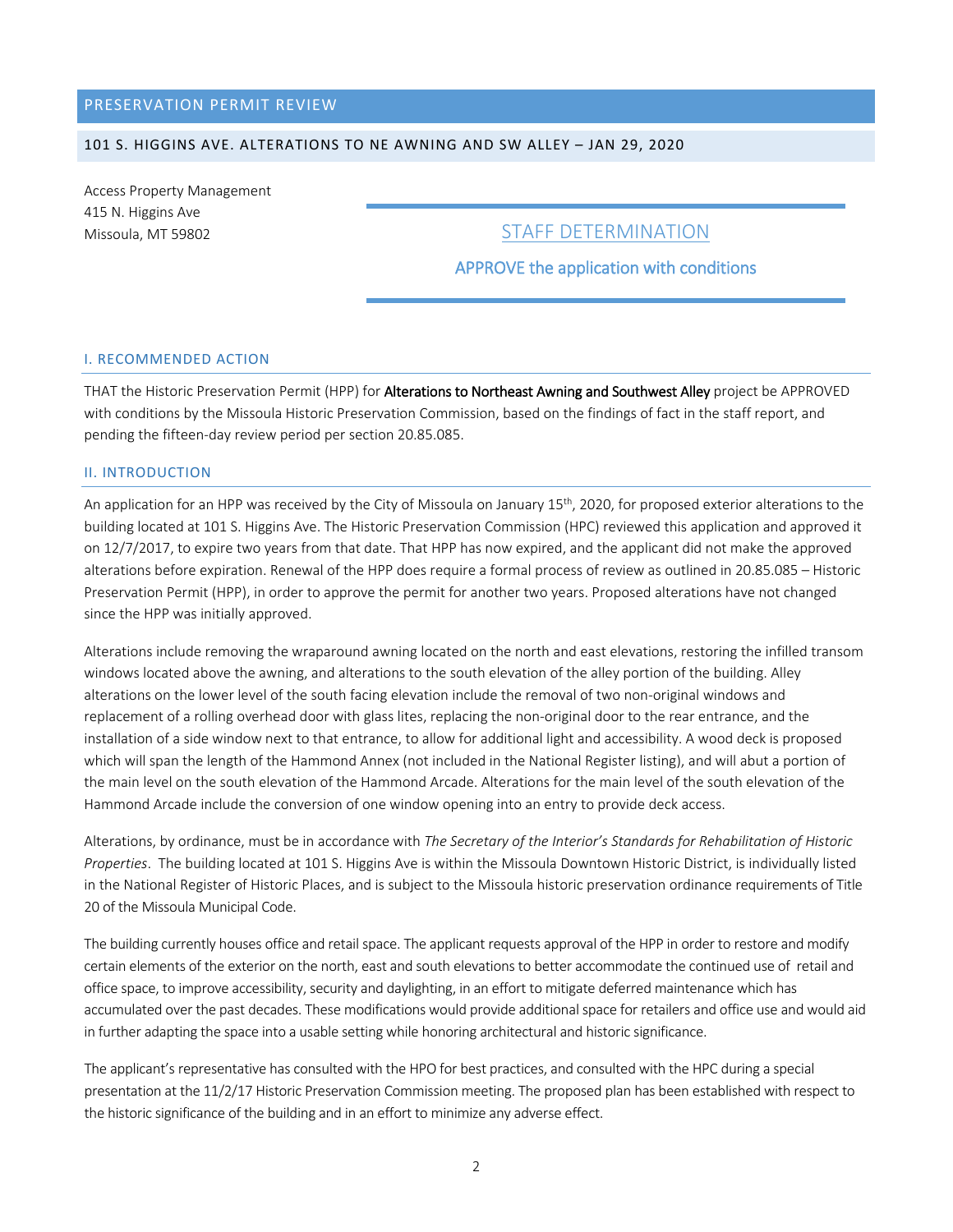The proposed work includes (See Application):

-Removing the wraparound awing on the north and east elevations and replacing with two entrance awnings, approx. 12'x 5', to be located above the Front Street arcade entrance and the Higgins Ave. arcade entrance.

-Restore transom lites located above the awning to their original condition and in kind with the continued row. Relocate air handling units to the roof.

-Remove two non-original windows on the west side of the lower level of the south (alley side) elevation and replace with an overhead rolling door, approx. 7'x 7'-6" with glass lites.

-Replace the non-original entry door on the east side of the lower level of the south (alley side) elevation and replace with a metal door equipt with proper emergency exit hardware, new locks, and a single lite glazed panel for additional lighting. Install a sidelite directly to the east of the entrance which is currently filled with concrete masonry units for additional lighting.

-Install a wood framed deck structure along the west elevation (alley side) of the Hammond Annex (not individually listed on the National Register), which would abut the south (alley side) elevation of the Hammond Arcade and the north elevation of the Wilma. The deck would meet the Hammond Arcade and Hammond Annex at the exposed concrete floor-plates.

-Modify the window opening located second from the east on the main floor of the south elevation (alley side) on the Hammond Arcade into an entrance accessible to the deck. This modification would not change the width of the opening, but would change the length to approx. 6'-8". The existing window fill is original and would be reused to replace nonoriginal window fill in the second window opening from the west.

\*Note that the existing awning is historically accurate in footprint, but not original to the building. The location of the two windows to be replaced on the lower level was once a coal door entrance, which was later infilled with windows and non-original brick. Three entrances are located on the main level of the west elevation (alley side) of the Hammond Annex, and are currently infilled with plywood, which at one time possibly opened to an original deck which was later removed.

# SITE HISTORY & DESCRIPTION

The Hammond Arcade building was constructed in 1934, when the property was owned by the Hammond Building Company, Inc., (founded by A. B. Hammond). It was built to replace the original five story Hammond building, originally constructed around 1890 and was destroyed by fire in the early 1930s. The current Hammond Arcade was designed by R. C. Hugenin as a fine example of Art Deco architecture; with polychrome masonry facades, stepped roofline battlements, and original color palette, which accent the interior arcade and stood out during this era of building, as it does today. It has been a commercial arcade building since it was constructed and has historically contained a variety of businesses. Some of the early businesses located in this building include the Missoula Drug Company, the Watson Insurance Agency, and the Arcade Fountain Lunch. The Missoula Drug Company was located on the northeast corner of the building and also was located in the original Hammond Building.

Much like the neighboring Florence, the Hammond Arcade was one of the few buildings constructed in Missoula during the Depression, and was financed by the insurance money paid with the destruction of the original Hammond building. Its construction provided much needed employment during the Depression and served to stimulate the Missoula-area economy and to mitigate the impact of the Depression. The original building was planned to be a two-story building, yet economic factors prevented the construction of the second floor. Polk City Directories indicate that the building was a popular place to locate a business during the 1930s, with 14 businesses located there in 1938.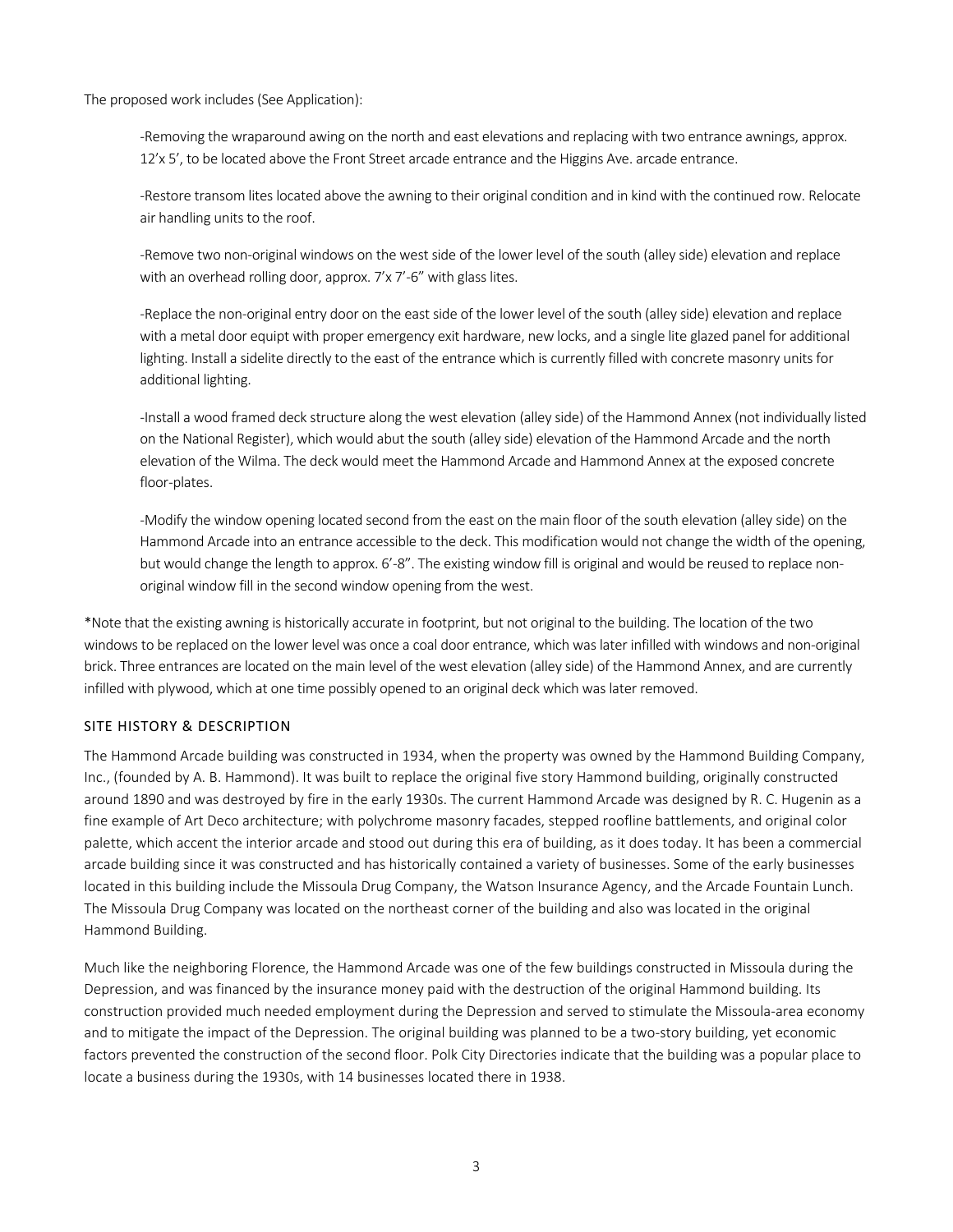The Hammond Arcade is a one-story, irregular shaped, Art Deco style brick commercial building with five front bays and five north-side bays, all demarcated by stepped polychrome brick battlements, polychrome brick walls, a fixed metal wraparound awning, and concrete foundation. The building is located at the southeast corner of Higgins Avenue and Front Street, the center of the historic commercial core.

The building's basic construction consists of vertical concrete columns connected by nonbearing brick walls. The building features an interior arcade or mall. The top of the building has a flat header cornice, interrupted by battlements (six on the north side of the building and nine on the east side of the building). Unique header and stretcher detailing runs vertically from just above the doors and windows to the top of the battlements. Vertical stretchers serve as lintels above glass or masonite panels located just above the metal awning that divides the upper and lower halves of the building. Brick veneered concrete pilasters divide bays at the lower half of the north side of the building at the same intervals where the battlements are placed. Ceramic tile (about 5"x 5") depicting pastoral scenery and tipis are located at about the 6.5' level of the pilasters. One bay on the lower half of the building displays unique polychrome detailing. The east side of the building has five bays, which are more widely spaced than the north side bays. The east side of the building has nine battlements, spaced about equally to those on the north side of the building.

The polychroming of the building is pronounced. The main body of the building is done in red, green, brown, and caramelcolored brick. Detailing is done with horizontal cream-colored headers and stretchers. The wraparound metal awning is an original part of the building. It is secured to the building by iron bolts and long iron rods, is about 12" thick and has metal trim.

The rear of the building has two floors as the building is built on a slope. The concrete columns and reinforced concrete floors at the top and bottom of the second floor (the street side first floor) are visible. The top and bottom floors are stretcher bond brick. The top floor has a header cornice, metal gutter, five bays with metal frame, multi-pane windows with imbedded wire mesh and header sills. The ground level floor has two fixed metal frame three-light windows and stretcher sills. A steel fire escape is attached to the rear of the building.

Minor alterations of some of the outside doors and windows have taken place over the years, particularly the commercial space at the building's northeast corner, with its exterior ceramic tile apron. Some of the original wood frame fixed windows and the aprons between the base of the windows and the sidewalk have been removed and replaced with full-length plate glass windows. However, the aprons of most of the shops remain, as do some of the wood frame plate glass windows with their original wood frames and narrow metal trim, similar to the windows in the interior arcade. The building retains a high degree of integrity, is located in the heart-of-Missoula neighborhood, and is a major contributing element to the Missoula Downtown National Historic District.

#### IV. APPLICABLE ZONING REGULATIONS

Title 20 Zoning Ordinance, Section 20.85.085.H outlines the criteria for review of historic preservation permit applications. Regarding CBD-4 permitted uses, the proposed use is permitted and requires no additional discretionary approval.

#### V. REQUEST FOR HISTORIC PRESERVATION OFFICER/COMMISSION APPROVAL

Except as otherwise approved in section 20.30, the characteristics of an historic resource that qualify it for designation shall be preserved and existing setbacks illustrating historic patterns of development shall be retained. Before issuing an HPP for alterations or new construction, the Historic Preservation Officer shall consider the cumulative effects on the integrity of the city's historic resources resulting from the requested HPP, any other pending HPP applications, and any previously issued HPPs. The Historic Preservation Officer shall also review the HPP application for compliance with the *Secretary of the Interior's Standards for Rehabilitation* and/or any applicable design guidelines with the following criteria:

# REVIEW CRITERIA

The building located at 101 S. Higgins is reviewed pursuant to the criteria for review listed in Title 20 Zoning Ordinance,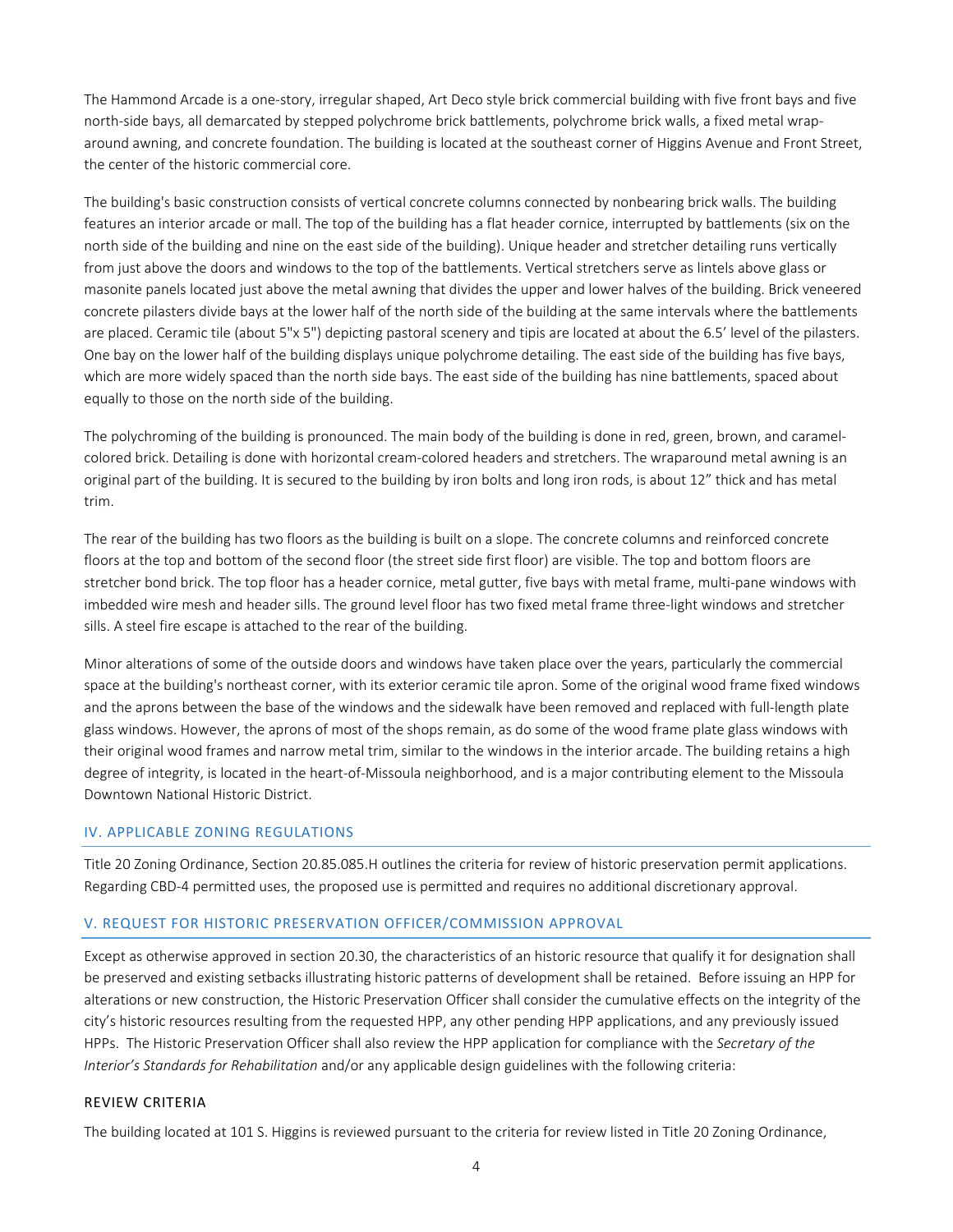Section 20.85.085.H, and the *Secretary of the Interior's Standards for Rehabilitation. (Standard in italics, Staff Findings and Staff* Conclusions follows).

The following demonstrates compliance with the Design Guidelines set forth in Sections 20.85.085H, and the *Secretary of the Interior's Standards for Rehabilitation*.

## SECTION 20.85.085H:

H-a.) *Requirement: "The characteristics of an historic resource that qualify it for designation shall be preserved and existing setbacks illustrating historic patterns of development shall be retained."*

FINDINGS OF FACT: The applicant has worked with the HPO and members of the HPC in establishing historically sensitive design solutions which harken to the original design at the time when the building was nominated. The proposed alterations would have minimal site disturbance, and the reglazing of transom lites, installation of a rolling overhead door, update of the entrance on the lower level, and reuse of original window infill, serves to restore the building to historic accuracy and mitigate adverse effects. Although original in footprint, the wraparound awning is low to the ground and prohibits pedestrian level interaction with the major character-defining-features of the front facades. The removal of the awning will be mitigated with two entrance rectangular metal suspension-system awnings in a conducive color pattern, which will be compatible as a tribute to the original, but differentiated as nonhistoric.

STAFF CONCLUSION: Mitigating efforts balance adverse effect. Meets the criterion.

H-b.) *Before issuing an HPP for alterations or new construction, the Historic Preservation Commission shall consider the cumulative effects on the integrity of the city's historic resources resulting from the requested HPP, any other pending HPP applications, and any previously issued HPPs.*

FINDINGS OF FACT: The proposed alterations fit within the purpose of the continued use and aid in the appreciation of the overall site's designation of architectural significance through that use. The Hammond Arcade has sat in a state of deferred maintenance for years and is ripe for restorative efforts, minor alterations and improved use conditions. The cumulative effect of this HPP serves to improve the historic attributes and contemporary use for the building and historic district as a whole.

STAFF CONCLUSION: Meets the criterion.

H1.) *Alterations shall be compatible with the relevant characteristics or character defining features that qualify the Historic resource for designation and shall not diminish, eliminate, or adversely effect the historic character of the Historic resource. Consideration shall include, but not be limited to, elements of: Size, Scale, Lot coverage, Massing, Proportion, Architectural style, Orientation, Surface textures and patterns, Details and embellishments, Relationship of these elements to one another.* 

Size/ Scale: Proposed alterations reduce the awning footprint to two entrance awnings, approx. 12'x 5', to be located above the Front Street arcade entrance and the Higgins Ave. arcade entrance. The installation of the lower level overhead door restores the original fenestration as a coal door. The main level entrance alteration is minimal in size and scale. All other alterations do not affect size/scale.

Lot Coverage: The proposed alteration will not increase nor decrease the lot coverage.

Massing/ Proportion: The massing of the proposed alterations is designed to be compatible with the character defining features and aesthetically reflect the original materials used, while differentiated as non-historic. The transom lites will be filled with wood trim and fixed glazing to match the existing row and will once again be a character defining feature. The modified awning and alley entrances are in proportion with surrounding elements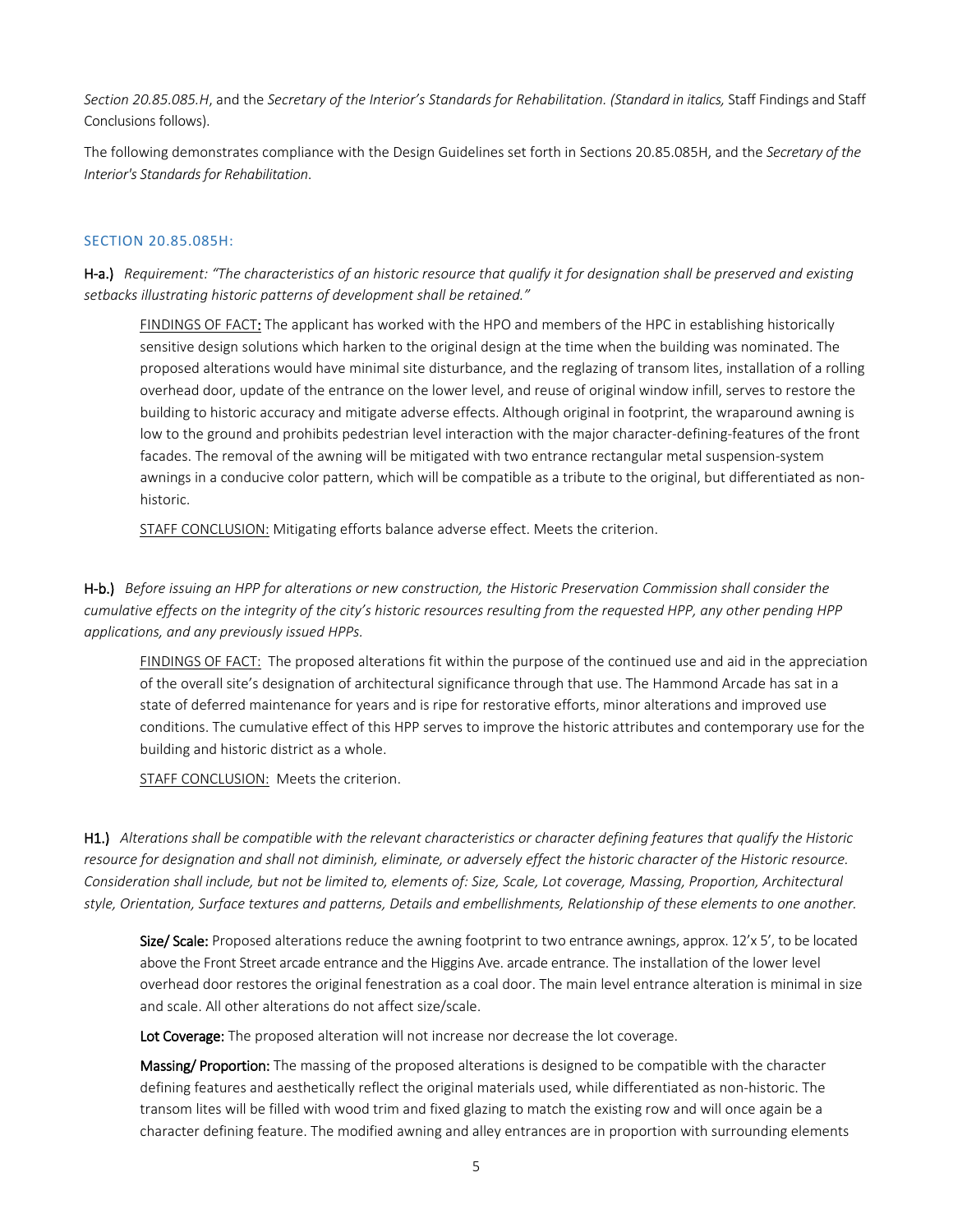and compatible in detailing and material.

Architectural Style: The architectural style and integrity of the existing building will not be altered from its current and historic style and state. The proposed alterations utilize distinctive elements to differentiate the old from the new through materials, while articulating historic color palette and design. These alterations serve to improve the overall historicity of the site, while balancing contemporary needs and use.

Orientation: The orientation of the building will not be altered. The proposed alterations have been designed to fit within the existing structure and footprint, and retains 101 S. Higgins Ave. as the primary element on the site, with the north and east elevations as the primary facades.

Surface Textures and Patterns/ Details: The updated openings will reflect what was the historic fenestration and the updated main level entrance is compatible with existing detailing as it continues horizontal patterning. The major character-defining traits associated with Art Deco texture, patterns and detail will not be effected. The deck will abut the Hammond Arcade only at the concrete floor-place which is exposed, and will not harm exterior brick.

Details and Embellishments: The proposed details and embellishments are sensitive to the existing character, and cohesively tie into the proposed updates of the south elevation and awning. Updated openings are historically accurate when appropriate, such as the transoms, and differentiated while compatible for alterations, such as the door openings and awnings. Embellishments have been designed to match the original, while distinguishable as altered. No additional details or embellishments outside of the original materials are planned.

Relation of these elements to one another: The proposed alterations do not alter major architectural features and detailing as nominated, and reflects change over time through cohesive design, feel and aesthetic. Pedestrian views and interaction with the facades will be increased due to the modification of the awning footprint, and accessibility increased through updated entrances and lighting.

FINDINGS OF FACT: The inter-relationship of *Size, Scale, Lot Coverage, Massing, Proportion, Architectural Style, Orientation, Surface Textures and Patterns, Details and Embellishments* in the design proposal serves to minimize adverse impact on the historic character of 101 S. Higgins in general, does not alter patterning, retains elements of character-defining detailing, differentiates the old from the new, and aids in the adaptive reuse of the building.

STAFF CONCLUSION: Meets the criterion.

H2.) *New construction in historic overlay districts is not required to conform to specific architectural styles. Design of new construction shall be compatible with the character of historic resources in the immediate area, but shall distinguish itself from historic resources and not create a false sense of history.*

FINDINGS OF FACT: The proposed alterations distinguishes the old from the new through materials. New awnings will be of similar style to the existing, rectangular, sensitive color palate, and utilizing a suspension system, while clearly being of modern (metal) material and aesthetic. Contemporary metal doors will infill openings in the alley portion and are aesthetically sensitive to the historicity of the building. The alley deck will be wood framed and distinguishable as new. Openings have been planned regarding descriptions from the National Register nomination.

STAFF CONCLUSION: Meets the criterion.

H3.) *Alternative materials may be substituted for original materials when they have the same dimensions and form as original materials.*

FINDINGS OF FACT: The transom lites will be infilled with matching wood trim and fixed glazing. Alternate yet sensitive materials will be used for alley openings.

STAFF CONCLUSION: Meets the criterion. Materials match the existing when appropriate.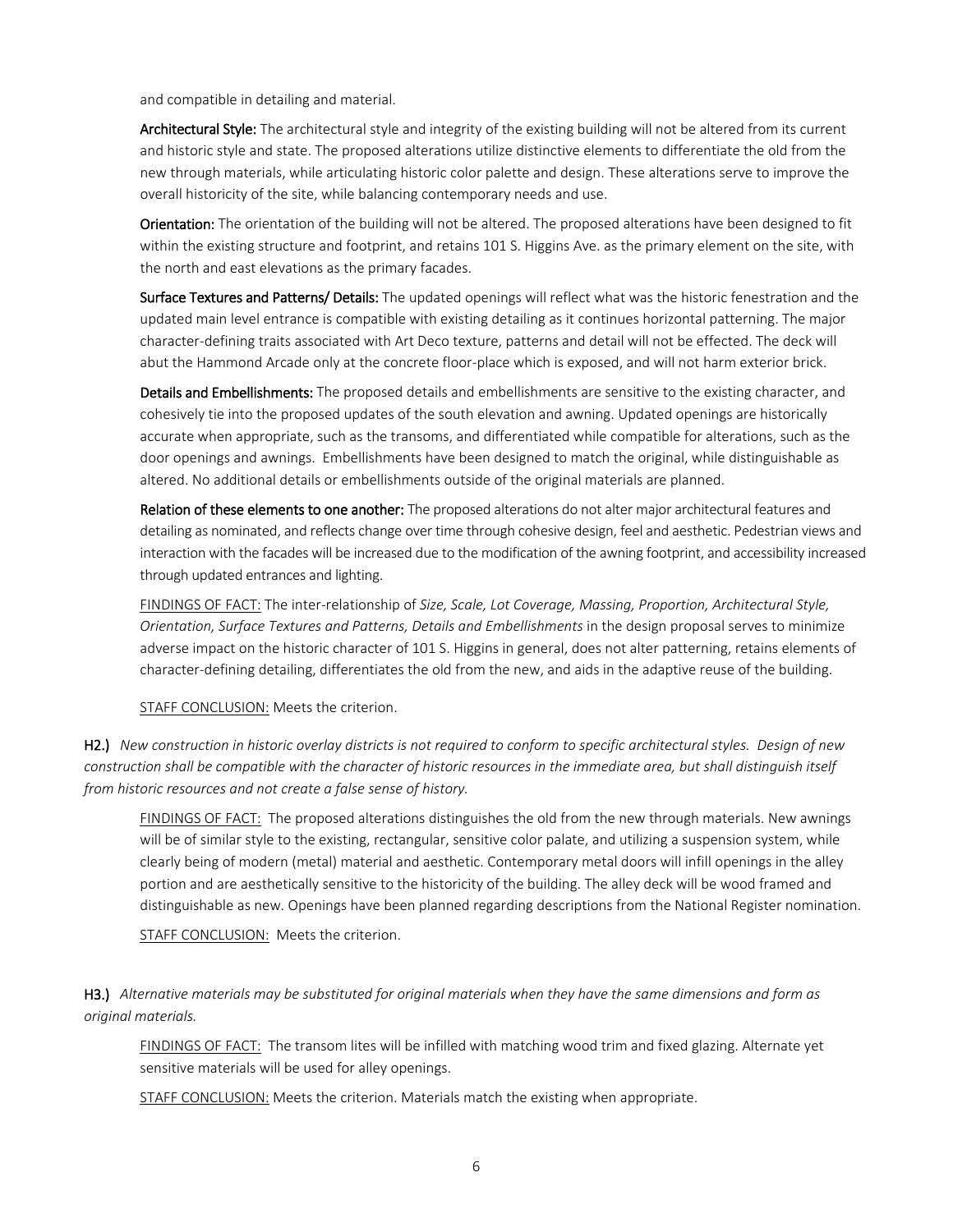H4.) *Photovoltaic and solar hot water equipment are permitted and are not subject to this ordinance.*  FINDINGS OF FACT: No photovoltaic and solar hot water equipment are proposed. STAFF CONCLUSION: N/A

## FINDINGS AND CONCLUSIONS:

#### Missoula Zoning Ordinance Section 20.85.085H

The historical architectural features that distinguish 101 S. Higgins will be minimally effected. The proposed alterations serve to improve working conditions for the building's contemporary use, yet will be differentiated as to preserve the overall historicity of the site. The proposed alterations will not substantially diminish, eliminate, or adversely effect the historic integrity of the original building, and have been designed with sensitivity to individual character defining traits and in effort to restore, appropriately update and maintain the building in a sensitive manner.

STAFF CONCLUSION: Project SUBSTANTIALLY MEETS CRITERIA established in Section 20.85.085H.

#### THE SECRETARY OF THE INTERIOR'S STANDARDS FOR REHABILITATION OF HISTORIC PROPERTIES:

The Secretary of the Interior's Standards for Rehabilitation are ten basic principles created to help preserve the distinctive character of a historic building and its site.

The Standards (36 CFR PART 67) apply to historic buildings of all periods, styles, types, materials, and sizes, and to both the exterior and the interior of historic buildings. The Standards also encompass related landscape features and the building's site and environment as well as attached, adjacent, or related new construction.

The Standards are applied to projects in a reasonable manner, taking into consideration economic and technical feasibility.

Standard #1) *A property shall be used for its historic purpose or be placed in a new use that requires minimal change to the defining characteristics of the building and its site and environment.* 

FINDINGS OF FACT: The Hammond Arcade has been a commercial arcade building since it was constructed and has historically contained a variety of businesses, many well known in Missoula's history. The building continues this use today. The alterations proposed in the HPP represents the minimum updates necessary to continue this historic use.

STAFF CONCLUSION: Meets the standard.

Standard #2) *The historic character of a property shall be retained and preserved. The removal of historic materials or alteration of features and spaces that characterize a property shall be avoided.* 

FINDINGS OF FACT: Although the footprint of the existing awning is original, the current awning is suffering from deferred maintenance and is in general disrepair, is low to the ground and darkly lit, and prohibits pedestrian interaction with the major Art Deco character defining features of the facade. Furthermore, the existing awning is made of aluminum, dating it to post WWII and is thus assumed to be a replacement.

STAFF CONCLUSION: Meets the standard to the extent possible and in considering existing conditions and the intended purpose of proposed alterations. The alterations serve to enhance the continued and historic use of the building. Mitigation efforts include restoring the row of transom lites currently boarded over on the north and east elevation above the awning, incorporating if necessary an aesthetically cohesive beltcourse or wood fascia similar to the Hammond Annex in the area where the awning is removed, and installing two smaller awnings over arcade entrances which are reminiscent of the original but distinguishable as new.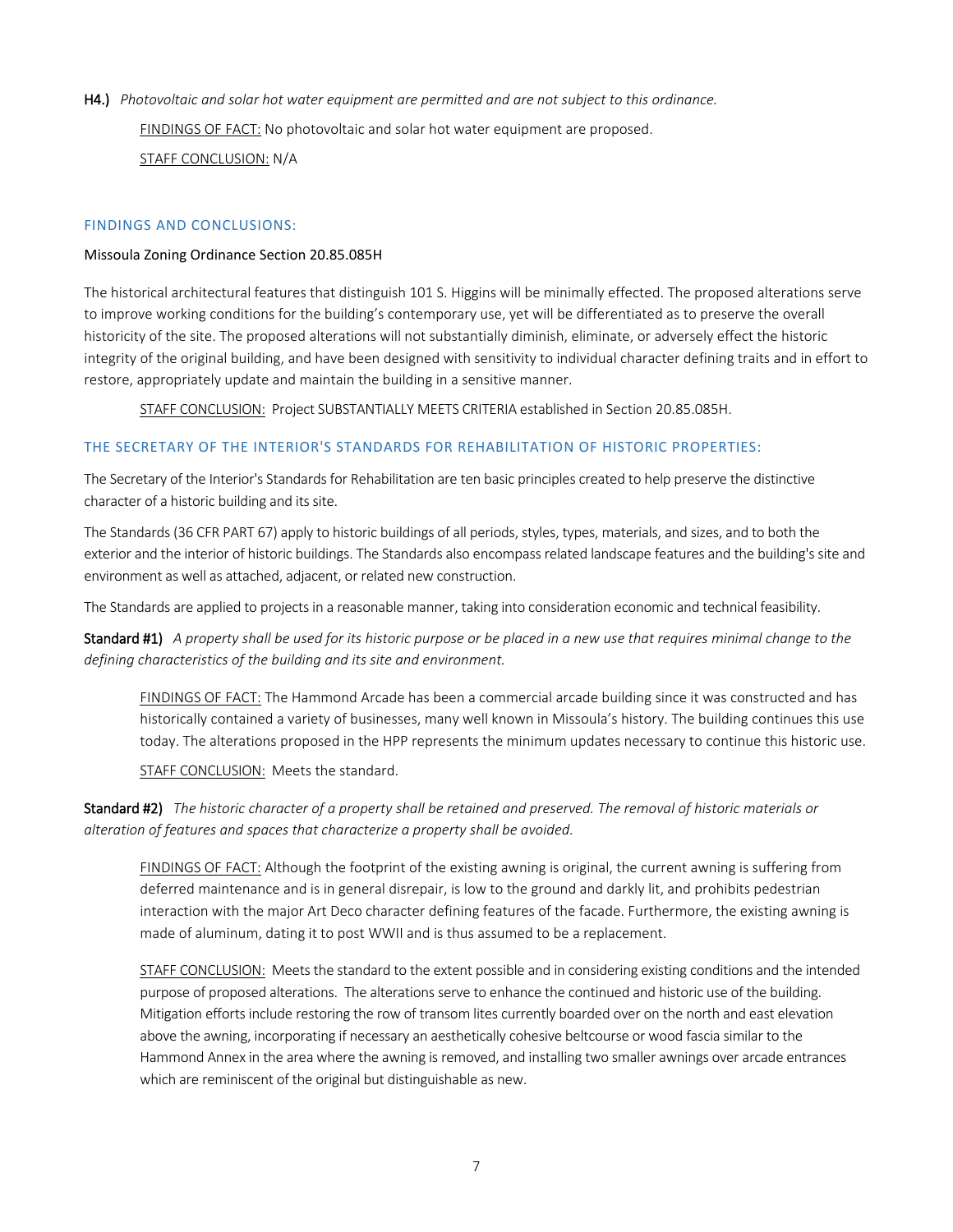Standard #3) *Each property shall be recognized as a physical record of its time, place, and use. Changes that create* a *false sense of historical development, such as adding conjectural features or architectural elements from other buildings, shall not be undertaken.*

FINDINGS OF FACT: Conjectural features of false history will not be added. All modifications have been considered in regards to details described in the National Register Nomination and existing conditions, but are differentiated through materials and design. Alterations, materials and use do not project a false sense of historical development and instead speak to change-over-time.

STAFF CONCLUSION: Alterations will be minimally visible to the public, will serve to restore historic features, and will be clearly distinguishable as a later alteration in an effort to dissuade false interpretation. Meets the standard to the extent possible.

Standard #4) *Most properties change over time; those changes that have acquired historic significance in their own right shall be retained and preserved.* 

FINDINGS OF FACT: The proposed project will not alter changes which have gained significance in their own right.

STAFF CONCLUSION: The project will not adversely effect acquired significance. Meets the standard.

Standard #5) *Distinctive features, finishes, and construction techniques or examples of craftsmanship that characterize a historic property shall be preserved.* 

FINDINGS OF FACT: Distinctive features and finishes will be unaffected, and special care and awareness of historic significance will be honored by the contractors.

STAFF CONCLUSION: The applicant has stated their awareness of the building's historic significance and characterdefining features. Meets the standard.

Standard #6) *Deteriorated historic features shall be repaired rather than replaced. Where the severity of deterioration requires replacement of a distinctive feature, the new feature shall match the old in design, color, texture, and other visual qualities and, where possible, materials. Replacement of missing features shall be substantiated by documentary, physical, or pictorial evidence.* 

FINDINGS OF FACT: The HPP proposes removing the wraparound awning which has an historically original footprint. Mitigation efforts include replacing the awning with two awnings to be placed over the Front Street arcade entrance and the Higgins Ave arcade entrance. The new awnings will be of similar style to the existing; are rectangular approx. 12'x 5', are made of metal with suspension tie backs, and are aesthetically cohesive in color palette. Other mitigation efforts include restoring the transom lites and coal door opening. Maintenance of the existing north and east brick parapets have been deferred for years.

STAFF CONCLUSION: (See Condition 2). Meets the standard to the extent possible.

Standard #7) *Chemical or physical treatments, such as sandblasting, that cause damage to historic materials shall not be used. The surface cleaning of structures, if appropriate, shall be undertaken using the gentlest means possible*.

FINDINGS OF FACT: No chemical or physical treatments are currently planned for the project.

STAFF CONCLUSION: Meets the standard.

Standard #8) *Significant archeological resources affected by a project shall be protected and preserved. If such resources must be disturbed, mitigation measures shall be undertaken.*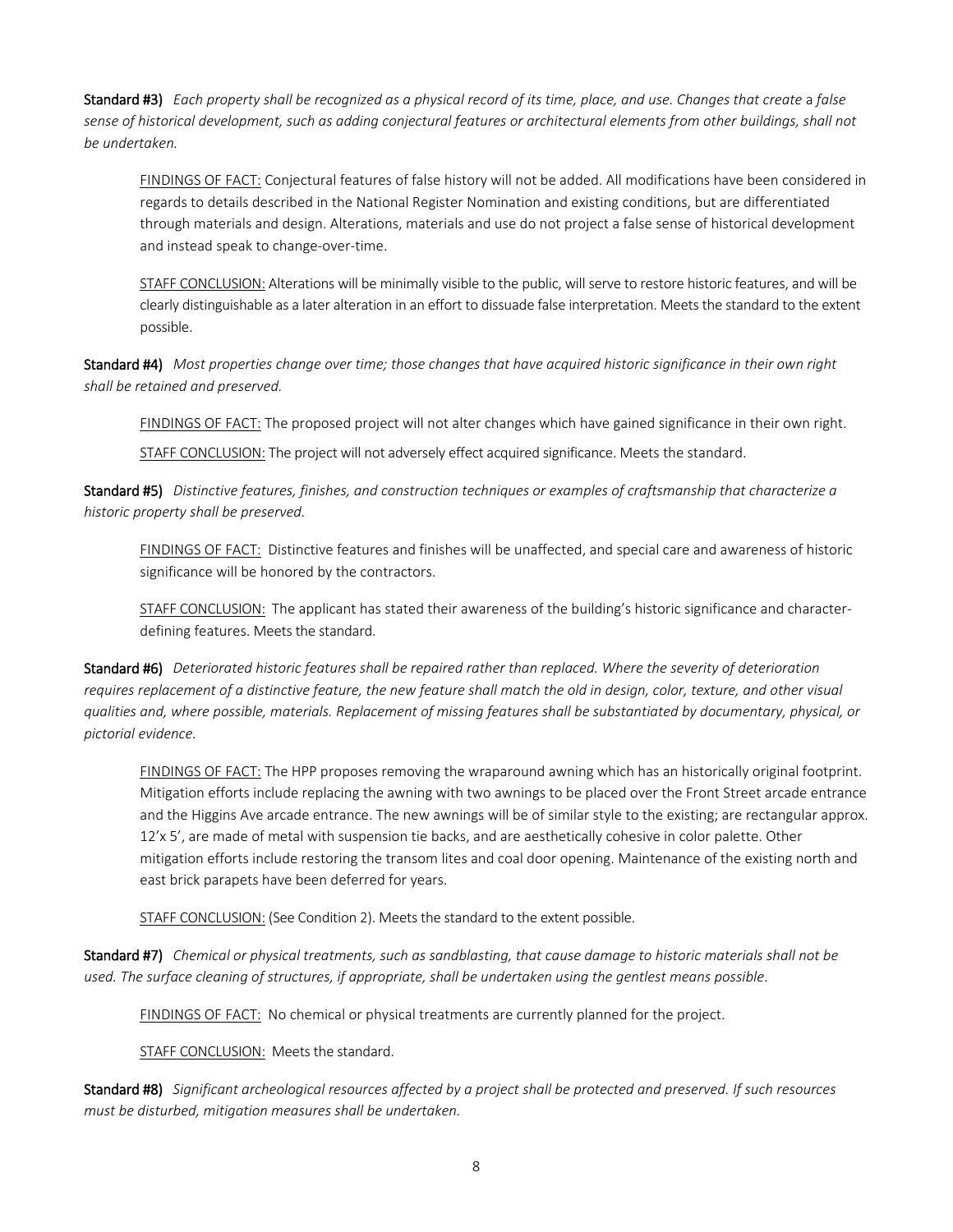FINDINGS OF FACT: The project does not require digging.

## STAFF CONCLUSION: Meets the standard.

Standard #9) *New additions, exterior alterations, or related new construction shall not destroy historic materials that characterize the property. The new work shall be differentiated from the old and shall be compatible with the massing, size, scale, and architectural features to protect the historic integrity of the property and its environment.* 

FINDINGS OF FACT: The proposed alterations fit within the context of the existing character-defining features, yet remain distinguishable to preserve the historic integrity of the building in general. The alterations do not obstruct the overall design, setting, feel, location, or association with the building's significance and honors existing materials to the extent possible.

STAFF CONCLUSION: Massing, size, scale and architectural features are planned as to minimize adverse effect to the defining qualities of the building. Meets the standard.

Standard #10) *New additions and adjacent or related new construction shall be undertaken in such a manner that if removed in the future, the essential form and integrity of the historic property and its environment would be unimpaired.*

FINDINGS OF FACT: The deck will be installed in a manner that is sensitive to the south elevation of the Hammond Arcade. It will meet the building only at the exposed concrete floor-plate, and will not affect exposed brick. No other new additions and adjacent or related new construction is proposed.

STAFF CONCLUSION: (See condition 3). Meets the standard.

### Cumulative Effect:

INTENT: Alteration to individually listed NRHP building in accordance with the Secretary of the Interior's Standards for the Rehabilitation of Historic Properties.

SCOPE OF WORK: The restoration and renovation of exterior elevations for the building located at 101 S. Higgins Ave. The design calls for proposed alterations to the wraparound awning located on the north and east elevations, restoring the transom windows located above the awning, and alterations to the west elevation of the alley portion of the building. Alley alterations on the lower level of the south facing elevation include the removal of two non-original windows and replacement of a rolling overhead door with glass lites, replacing the non-original door to the rear entrance, and the installation of a side window next to that entrance, all to allow for additional light and accessibility. A wood deck is proposed which will span the length of the Hammond Annex (not included in the National Register listing), and will abut a portion of the main level on the south elevation of the Hammond Arcade. Alterations for the main level include the conversion of one window opening into an entry to provide deck access.

#### INTENDED USE: Office and space.

FINDINGS OF FACT: There are no cumulative adverse effects on historic preservation permit sites with this proposal.

STAFF CONCLUSION: Project SUBSTANTIALLY MEETS the Secretary of the Interior's Standards for Rehabilitation.

### VI. PUBLIC COMMENT

No public comment received.

# VII. STAFF CONCLUSIONS AND RECOMMENDATIONS

#### CONCLUSION:

The major historical architectural features that distinguish 101 S. Higgins will not be adversely effected. The proposed